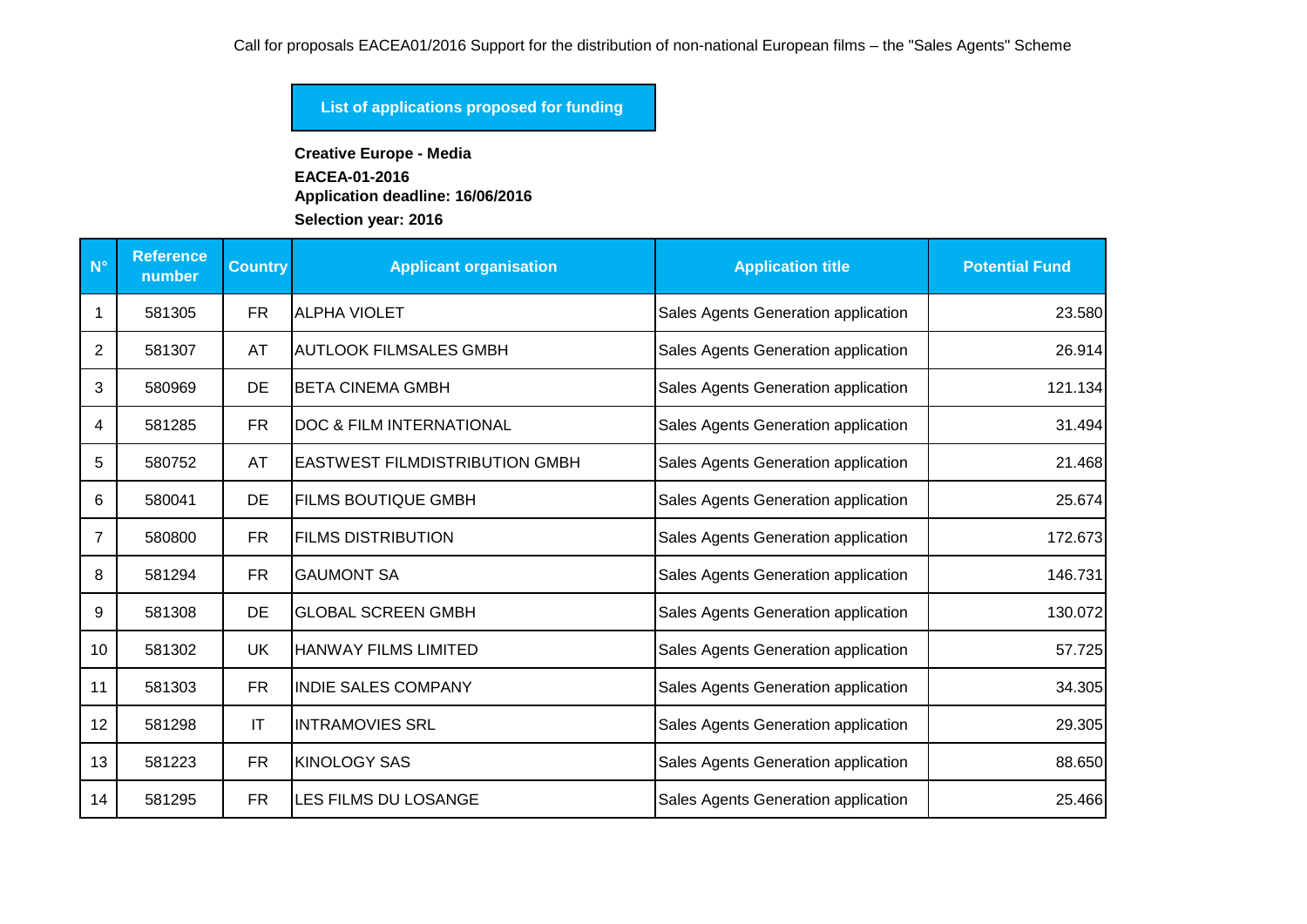| 15 | 581203 | <b>DE</b> | M-APPEAL WORLD SALES UG<br>(HAFTUNGSBESCHRÄNKT)        | Sales Agents Generation application | 24.045  |
|----|--------|-----------|--------------------------------------------------------|-------------------------------------|---------|
| 16 | 581290 | <b>DE</b> | <b>MEDIA LUNA NEW FILMS UG</b><br>(HAFTUNGSBESCHRANKT) | Sales Agents Generation application | 20.517  |
| 17 | 581312 | <b>UK</b> | METRO INTERNATIONAL ENTERTAINMENT LTD                  | Sales Agents Generation application | 20.000  |
| 18 | 581293 | <b>FR</b> | <b>MFI SARL</b>                                        | Sales Agents Generation application | 33.332  |
| 19 | 581196 | <b>FR</b> | <b>MK2 FILMS</b>                                       | Sales Agents Generation application | 37.486  |
| 20 | 580575 | PL        | NASZEWSKI JAN KRZYSZTOF                                | Sales Agents Generation application | 76.566  |
| 21 | 581287 | <b>FR</b> | <b>PATHE DISTRIBUTION</b>                              | Sales Agents Generation application | 177.255 |
| 22 | 580912 | DE        | PICTURETREE INTERNATIONAL GMBH                         | Sales Agents Generation application | 59.113  |
| 23 | 580881 | <b>DK</b> | PORTOBELLO FILM SALES APS                              | Sales Agents Generation application | 65.351  |
| 24 | 581197 | <b>FR</b> | <b>PYRAMIDE SA</b>                                     | Sales Agents Generation application | 27.811  |
| 25 | 581310 | DE        | RISE AND SHINE WORLD SALES UG                          | Sales Agents Generation application | 21.889  |
| 26 | 580040 | <b>FR</b> | <b>SAS FILMS BOUTIQUE</b>                              | Sales Agents Generation application | 29.449  |
| 27 | 581215 | <b>FR</b> | SOCIETE PARISIENNE DE PRODUCTION                       | Sales Agents Generation application | 275.527 |
| 28 | 580507 | <b>DE</b> | <b>SOLA MEDIA GMBH</b>                                 | Sales Agents Generation application | 112.537 |
| 29 | 581210 | <b>FR</b> | STUDIOCANAL                                            | Sales Agents Generation application | 411.321 |
| 30 | 581296 | <b>DE</b> | THE MATCH FACTORY GMBH                                 | Sales Agents Generation application | 170.151 |
| 31 | 580614 | <b>DK</b> | <b>TRUSTNORDISK APS</b>                                | Sales Agents Generation application | 181.374 |
| 32 | 581304 | <b>UK</b> | <b>WESTEND FILMS LIMITED</b>                           | Sales Agents Generation application | 62.274  |
| 33 | 581311 | <b>FR</b> | <b>WIDE</b>                                            | Sales Agents Generation application | 42.020  |
| 34 | 581212 | <b>FR</b> | <b>WIDE HOUSE</b>                                      | Sales Agents Generation application | 25.478  |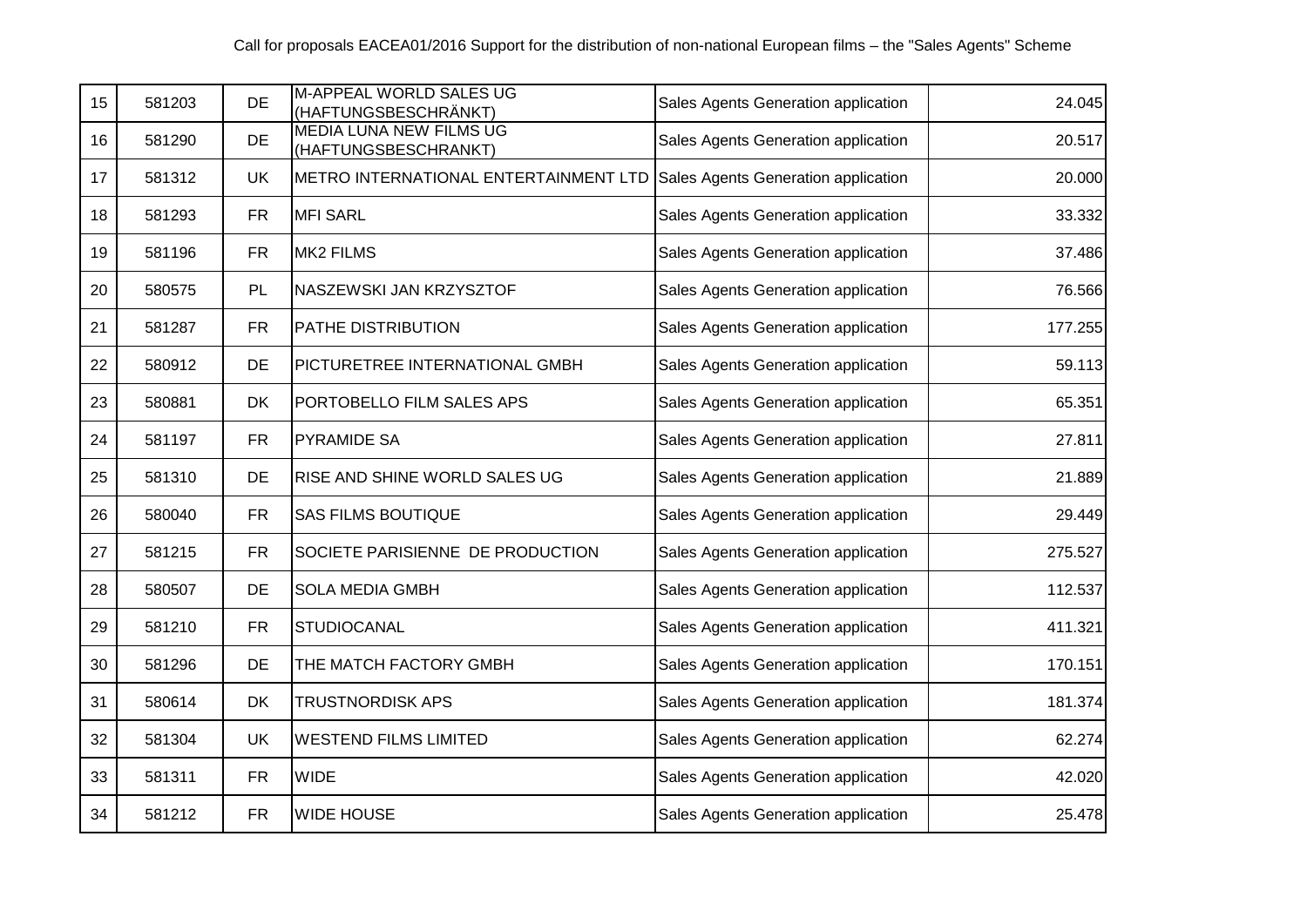### Call for proposals EACEA01/2016 Support for the distribution of non-national European films – the "Sales Agents" Scheme

| 35 | 581309        | FR. | <b>WILD BUNCH</b>       | Sales Agents Generation application | 167.413   |
|----|---------------|-----|-------------------------|-------------------------------------|-----------|
| 36 | 580773        |     | <b>YELLOW AFFAIR OY</b> | Sales Agents Generation application | 23.900    |
|    | <b>ITOTAL</b> |     |                         |                                     | 3.000.000 |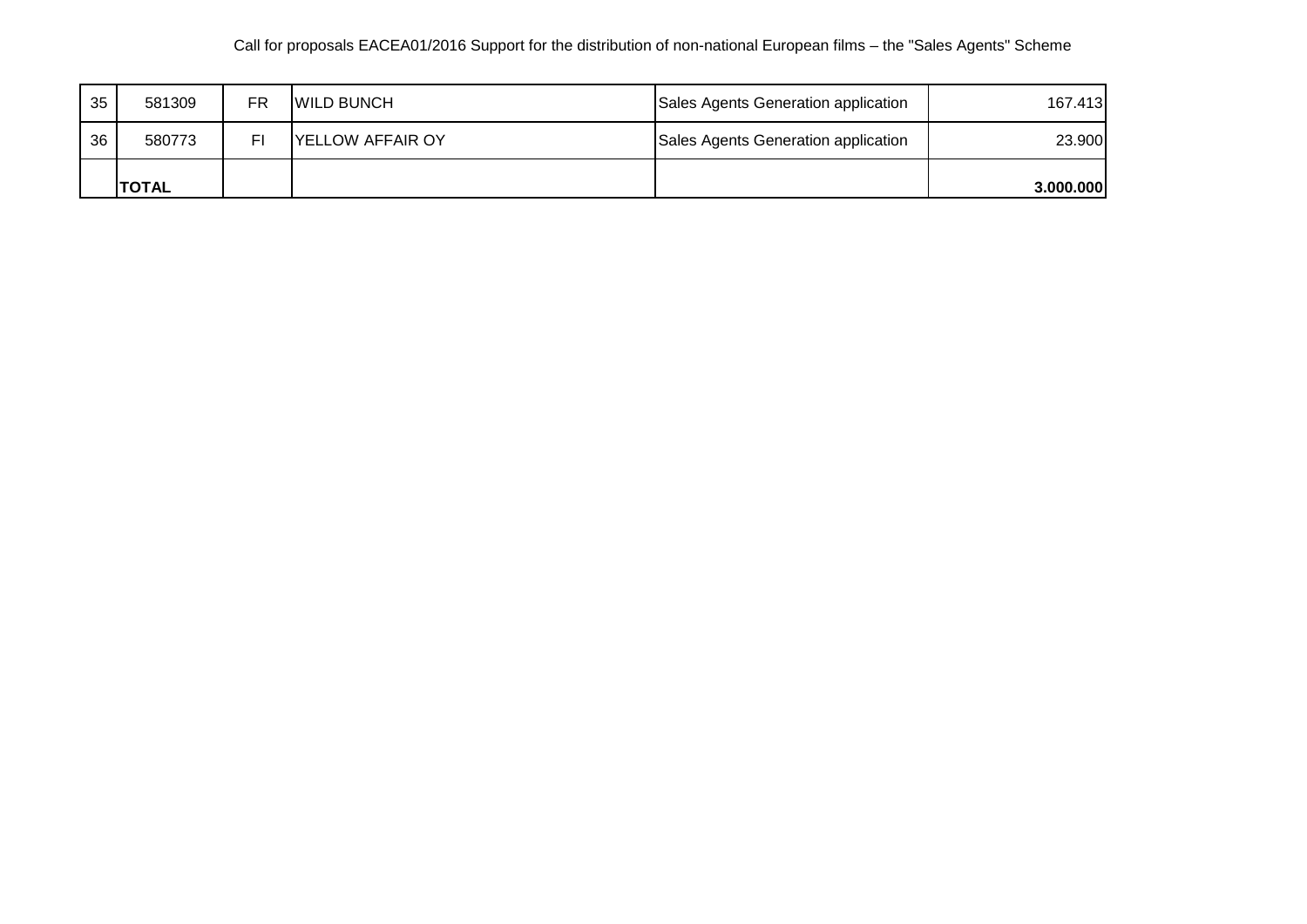## **Creative Europe Media - Applications by country**

**2016 Sales Agent Generation** 

| <b>Action Code</b> | <b>Round of Selection</b> | <b>Applicant country</b> | <b>Country</b><br>code | <b>Applications</b><br>received | <b>Applications</b><br>proposed for<br>funding | <b>Success</b><br>rate |
|--------------------|---------------------------|--------------------------|------------------------|---------------------------------|------------------------------------------------|------------------------|
| <b>DISTSAG</b>     |                           | Österreich               | AT                     | $\overline{2}$                  | 2                                              | 100%                   |
| <b>DISTSAG</b>     |                           | Deutschland              | <b>DE</b>              | 10                              | 9                                              | 90%                    |
| <b>DISTSAG</b>     |                           | Danmark                  | <b>DK</b>              | 3                               | $\overline{2}$                                 | 67%                    |
| <b>DISTSAG</b>     |                           | España                   | ES                     |                                 |                                                |                        |
| <b>DISTSAG</b>     |                           | Suomi / Finland          | FI.                    |                                 | 1                                              | 100%                   |
| <b>DISTSAG</b>     |                           | France                   | FR.                    | 18                              | 17                                             | 94%                    |
| <b>DISTSAG</b>     |                           | Italia                   | IT                     |                                 | 1                                              | 100%                   |
| <b>DISTSAG</b>     |                           | Poland                   | PL                     |                                 |                                                | 100%                   |
| <b>DISTSAG</b>     |                           | United Kingdom           | <b>UK</b>              | 5                               | 3                                              | 60%                    |
|                    |                           |                          | Sum:                   | 42                              | 36                                             | 86%                    |